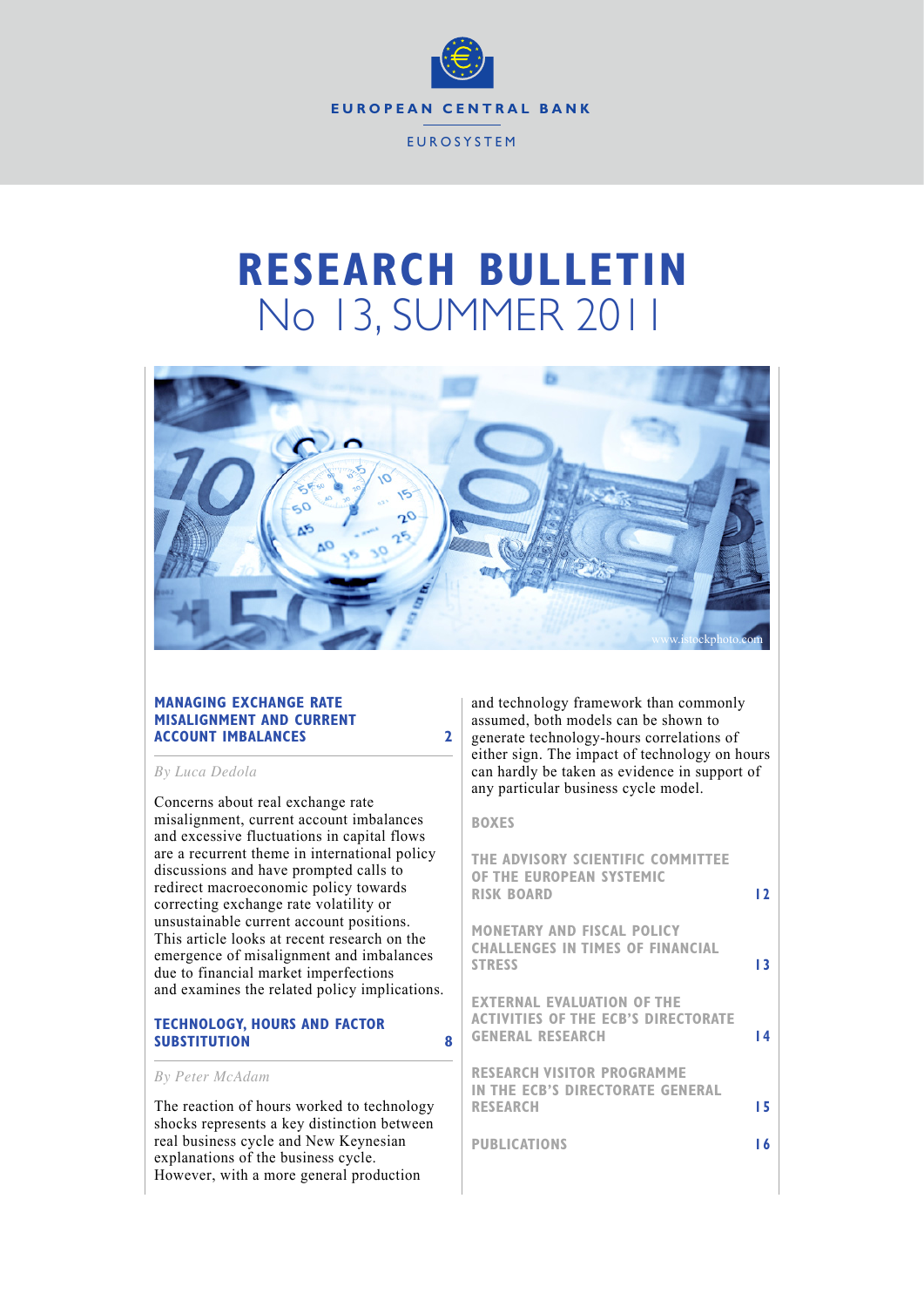# **MANAGING EXCHANGE RATE MISALIGNMENT AND CURRENT ACCOUNT IMBALANCES**

*By Luca Dedola*

The international monetary system proved to be fairly resilient during the recent global financial crisis. However, as highlighted by the G20 at its meeting in Paris, vulnerabilities remain. These vulnerabilities could hinder an orderly international adjustment, especially through exchange rate misalignment, excessive current account imbalances and disruptive fluctuations in capital flows. This article looks at recent research on the emergence of misalignments and imbalances due to financial market imperfections and examines the related policy implications.

At their meeting in Paris on 18-19 February 2011, Group of Twenty (G20) Finance Ministers and Central Bank Governors stressed "the need to reduce excessive imbalances" by "strengthening multilateral cooperation." Taking "due consideration of exchange rate, fiscal, monetary and other policies", the G20 also agreed to develop "indicative guidelines" to assess external imbalances. Concerns about real exchange rate misalignment, current account imbalances and excessive fluctuations in capital flows are a recurrent theme in international policy discussions and have prompted calls to redirect macroeconomic policy towards correcting exchange rate volatility or unsustainable current account positions. At the same time, these calls have raised analytical and quantitative issues regarding the trade-off between pursuing domestic stabilisation and addressing external imbalances.

At first sight, it may seem obvious that action needs to be taken against excessive fluctuations in capital flows and exchange rates. However, it could be argued that, to the extent that it is present, the "invisible hand" of the market knows better how to allocate capital and determine exchange rates. Preventing market participants from taking their optimal course of action would seemingly only make them worse off. Nonetheless, corrective action is required when the roots of imbalances and misalignments can be traced to misguided macroeconomic policies or failures in financial regulation. As argued by Blanchard and Milesi-Ferretti (2011), removing these distortions is in the interest of each individual country and does not necessarily imply any relevant trade-off between internal and external balance. In addition, in order to determine the appropriate policy response to imbalances and misalignments and for an insight into the design of "indicative guidelines", sound analytical foundations are indispensable. What is needed is a coherent framework linking current account imbalances and exchange rate misalignment; one which identifies their causes, their impact on global welfare and whether they require multilateral policy responses.

Many determinants of exchange rate movements in today's sophisticated financial markets (especially in the short run) and their macroeconomic implications, including the emergence and unwinding of external imbalances, are still imperfectly understood. Nonetheless, some progress has recently been made on two fronts: (i) as regards the empirical analysis of the link between exchange rates and fundamentals, stressing the role of news and expected fundamentals; and (ii) as concerns the monetary policy implications of accounting for the dual role played by the exchange rate as a relative price in goods markets under nominal rigidities and as an asset price determined in imperfect financial markets in dynamic stochastic general equilibrium (DSGE) models. This article describes some of the author's main findings in respect of the latter.<sup>1</sup>

# **Nominal rigidities and misalignment in the NOEM literature**

A standard tool for policy analysis in open economies is the (New Keynesian) new open economy macroeconomics (NOEM) model. This model typically features two symmetric countries, each specialised in the production of one type of tradable good. The tradable good produced in each country is a composite of different varieties produced by monopolistic producers subject to staggered nominal price rigidities.<sup>2</sup> A popular specification of this model sees movements in the exchange rate as an endogenous response to macroeconomic shocks that give rise to a self-correcting mechanism for potential misalignment in the relative price

 *See Corsetti, Dedola and Leduc (2010 and 2011). 1* 

<sup>2</sup> See, for example, Obstfeld and Rogoff (2002), Clarida, Galí and Gertler (2002), Benigno and Benigno (2003), Corsetti and Pesenti (2005) and Engel (2009).

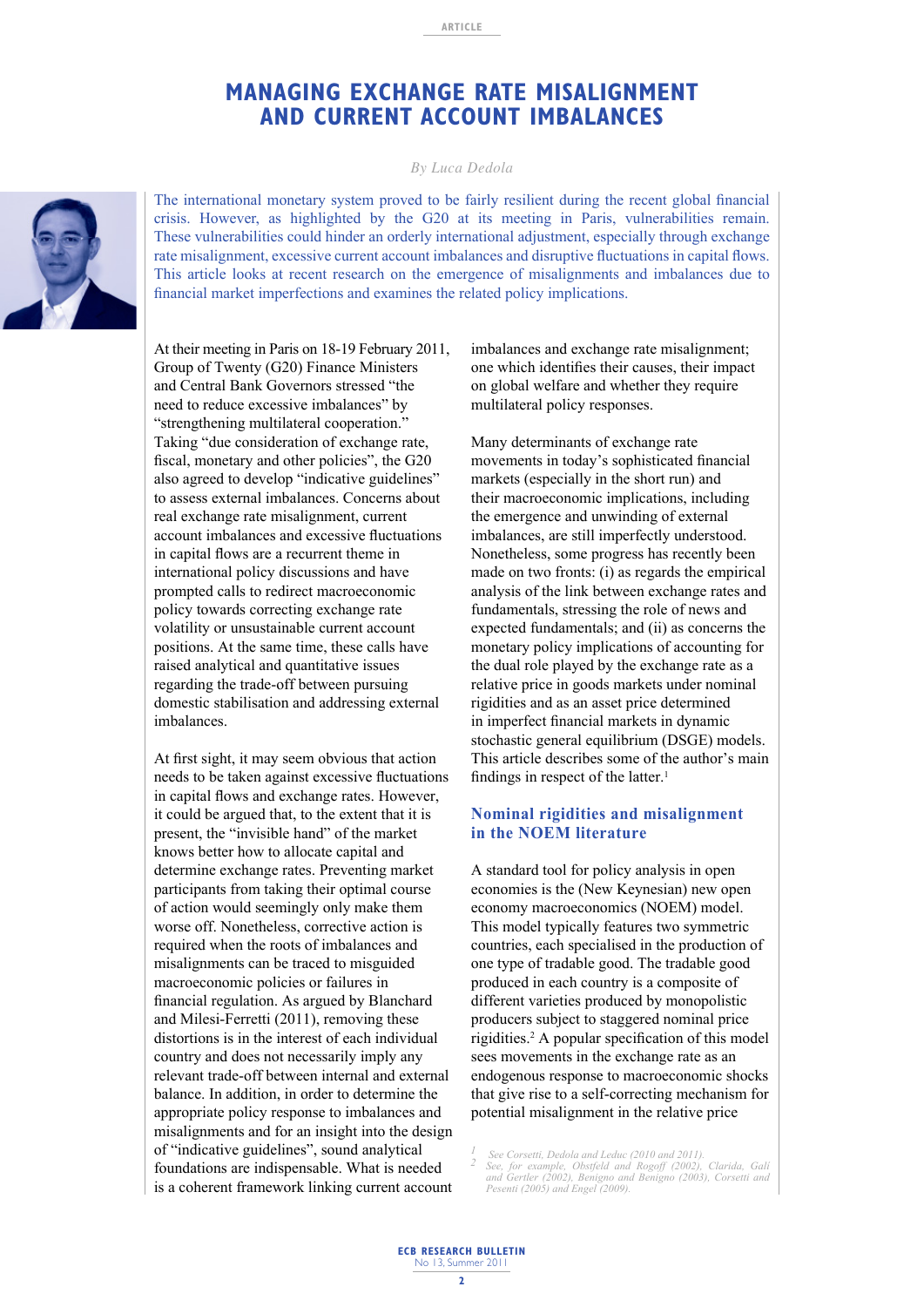between domestic and foreign goods. This would be in line with the classical view of the international transmission mechanism formalised by, for example, Friedman (1953). Two key assumptions underlie this classical view. First, that perfect international financial markets ensure an efficient allocation of capital flows and undistorted exchange rate determination. Second, that export prices are sticky in the producer's currency, so the foreign currency price of products moves one-for-one with the exchange rate.<sup>3</sup> Therefore, once monetary policy has stabilised inflation and closed output gaps, restoring a frictionless setting with efficient outcomes, international prices will also move correspondingly to their efficient level, along with current account deficits and surpluses. Under this framework, the possibility of exchange rate misalignment and current account imbalances arises only because a particular country's macroeconomic policy, notably its monetary policy, is not conducted in a cooperative manner, taking into account the global repercussions. For instance, the unilateral adoption of an exchange rate peg could result in negative spillover effects on the rest of the world.

As a first departure from the classical view of the near irrelevance of misalignment and imbalances, recent outstanding research contributions have assumed that import prices are sticky in the local currency.4 Consistent with widespread evidence, exchange rate movements thus have a limited impact on the import prices faced by consumers and pass-through is incomplete. Exchange rates cannot realign international and domestic relative prices to their efficient level. Rather, their movements cause a specific kind of misalignment, namely inefficient deviations from the law of one price: identical goods trade at different prices (expressed in the same currency) across national markets. In addition to output gaps and inflation rates, the global welfare loss function now includes deviations from the law of one price, driving misalignment in relative prices and causing imbalances in the level and composition of global demand. This means that monetary policy-makers, while trading-off internal and external objectives, will have to take a multilateral approach to minimise the domestic and global spillovers stemming from such misalignment. Again, once

the distortions arising from nominal rigidities are dealt with optimally in a cooperative fashion by monetary policy, both misalignment and imbalances will be minimised. In general, this would also be inconsistent with a policy of pegging the nominal exchange rate.

#### **Financial market imperfections, imbalances and global welfare**

The literature summarised so far has emphasised the role of cooperative monetary policy in redressing the exchange rate misalignment that arises exclusively from nominal distortions in goods markets. However, because of the underlying assumption of perfect international financial markets providing full insurance against all possible contingencies, this literature has neglected the inefficiencies resulting from arguably deeper and potentially more significant frictions. More specifically, this would be the case when the assumption of perfect financial markets is relaxed and incomplete international financial markets are considered.5 An externality arises, as rational private agents fail to internalise the impact of their actions on exchange rate determination. The unfettered market outcome will generally exhibit exchange rate misalignment, inefficient capital flows, excessive current account imbalances and excess volatility, even excluding nominal rigidities. Corrective policies may thus be desirable and globally welfare-improving.

This can best be illustrated by focusing on the example of the arrival of "news" that leads rational agents to expect higher future productivity in a particular country. A configuration of current account deficits and surpluses would emerge for seemingly "good" reasons, as Blanchard and Milesi-Ferretti (2011) would say: in reaction to this type of news, rational agents have an incentive to smooth consumption by borrowing and lending in international markets. However, this is not what global efficiency would require.



*This is commonly referred to as the "producer currency pricing" 3 (PCP) assumption.*

*This is commonly referred to as the "local currency pricing" 4 (LCP) assumption.*

<sup>&</sup>lt;sup>5</sup> Under the assumption of perfect financial markets, a complete set of securities indexed to all possible contingencies are traded across countries. Conversely, when financial markets are *incomplete, cross-border trade is restricted to a limited number of securities, for instance, uncontingent bonds.*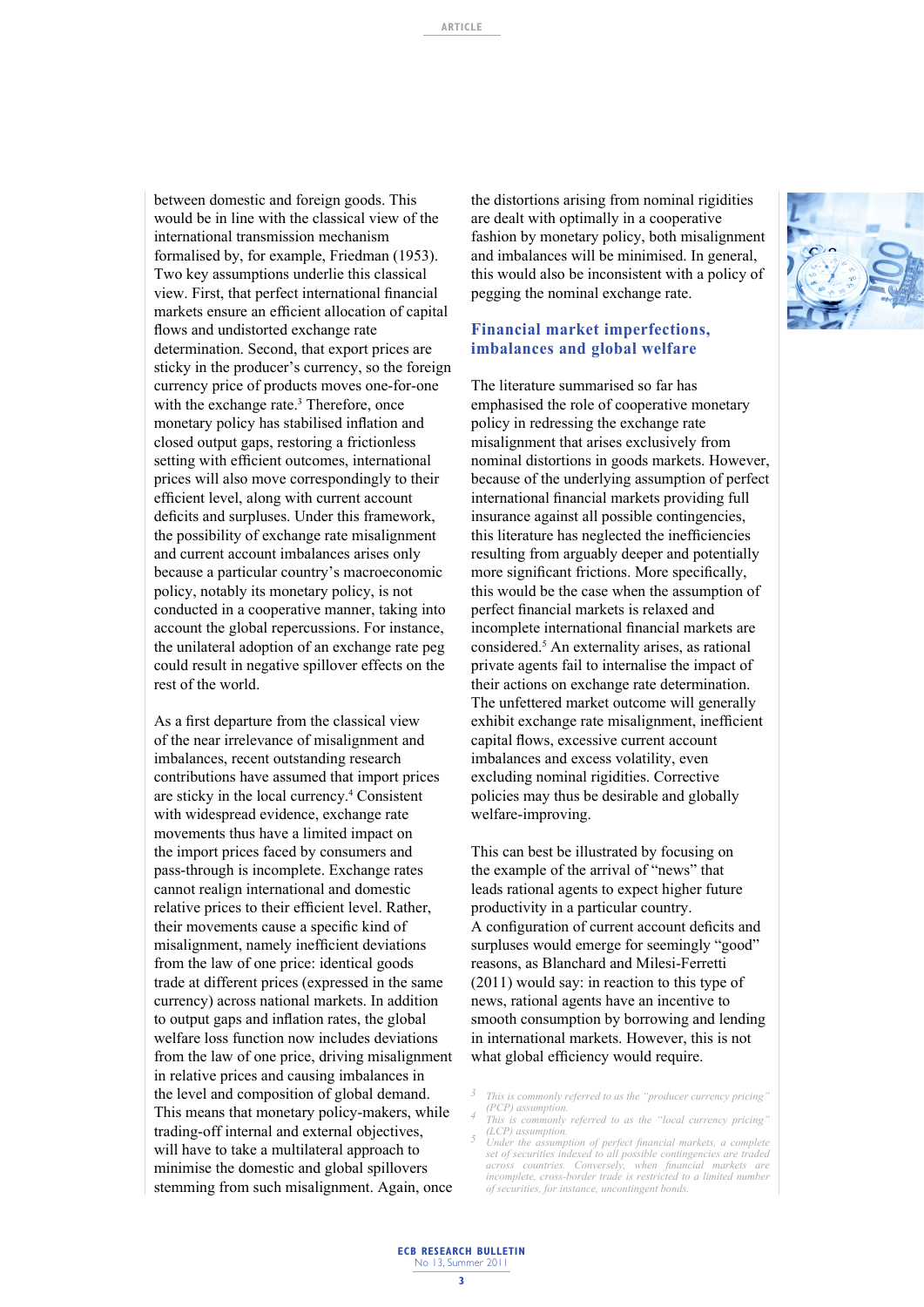

This is illustrated by the simulation presented in Chart 1, whereby the news about the increase in productivity in the domestic country is assumed to arrive four periods in advance. The frictionless benchmark – under complete markets and flexible prices  $-$  is depicted by the green dashed line. Conversely, the red dotted

line represents the responses for the case in which only cross-border borrowing and lending is allowed, with risksharing across countries thus being far from complete.<sup>6</sup>

When production risk is well diversified under perfect

financial markets, positive news regarding future productivity in the domestic country makes both domestic and foreign households feel richer. Yet, in the short run, there is no change in current productivity: it would be inefficient to change production and spending plans, so neither global demand nor activity reacts to the news.7 The real interest rate (short-term, depicted in Chart 1, and long-term) rises in both countries to induce households to postpone their spending plans until some point in the future (when higher productivity materialises) and to prevent a decrease in the labour supply. Thus, upon the arrival of the news, no other variable moves until domestic productivity gains actually materialise in the fifth period.

In particular, this applies to the real exchange rate and the current account, which, in the efficient allocation, do not respond to shocks to *expected* fundamentals.

The allocation differs sharply under incomplete financial markets, as illustrated by the red dotted line. In anticipation of future domestic productivity gains, only domestic households

*Under incomplete fi nancial markets current account imbalances and misalignment will emerge* now feel richer and they increase their spending by borrowing internationally. Capital inflows thus result in an inefficient current account deficit for the domestic country, reflecting the cross-country

imbalance in demand, production and savings. The foreign economy runs a sub-optimal surplus, producing and exporting too much.

In addition, the exchange rate's excessive volatility and misalignment are apparent, relative to the efficient benchmark. Instead of remaining unchanged, the real exchange rate (and nominal, given price stability) not only surges upon the arrival of the news, but also continues to appreciate in a sustained way.

*Even if the exchange rate acts as a "shock absorber" it may display excessive volatility*

Even if the exchange rate acts as a "shock absorber" – responding to (rationally expected) fundamentals – it will display excessive volatility and, in contrast to the tenets of the classical view, it will bring about inefficient cross-country adjustment

and imbalances in both deficit and surplus countries, thereby supporting the desirability of corrective policy actions at the global level. It should be noted that if expectations about future productivity gains were in fact mistaken, a drastic reversal in capital flows and a sharp exchange rate correction would occur. Optimal risk diversification, ruled out by incomplete markets, would provide a safeguard against this type of boom-bust cycle.

# **Misalignment, imbalances and monetary policy under cooperation**

The obvious question is thus what kind of policies should be used to address misalignment and imbalances and, more particularly, whether monetary policy can and should counteract these external imbalances rather than focus exclusively on traditional domestic stabilisation objectives. Providing precise quantitative policy guidance is beyond the scope of the stylised models summarised in this article. These models, however, are useful insofar as they highlight effects that are also likely to play a role in more elaborate frameworks. First, as in the standard New Keynesian setting, it remains possible to consider inflationary pressures as arising from deviations of the real interest rate from a conveniently defined summary indicator, the "natural rate of interest".

<sup>&</sup>lt;sup>6</sup> *This case also defines the natural rate benchmark for this analysis* and thus corresponds to what would occur under inflexible CPI *inflation targeting regimes in each country.*<br><sup>7</sup> *For simplicity, the model abstracts from (costly) capital* 

accumulation and other sources of sluggish adjustment, *as consumption habits. Introducing these features would mainly change results quantitatively.*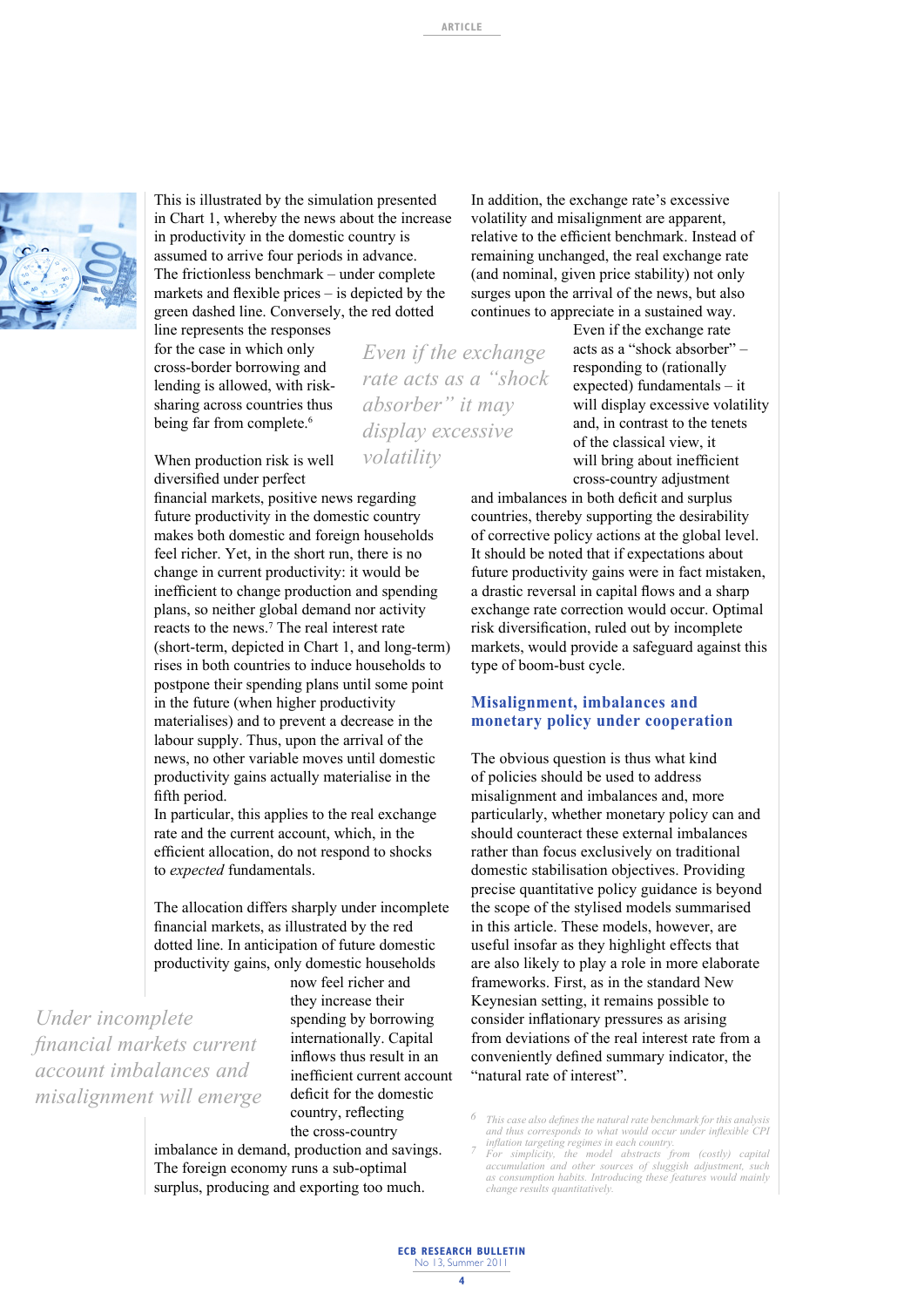More precisely, in a theoretical world economy with nominal price rigidities and imperfect international financial markets, price stability can still be maintained at all times through commitment to a "natural rate rule". This ensures that the policy interest rate moves one-for-one with an appropriately defined natural rate of interest. Indeed, this is the case illustrated in Chart 1 by the red dotted line. However, because of the aforementioned trade-off between domestic stabilisation (i.e. output and inflation) and external stabilisation, maintaining price stability at all times, rather than over the medium term, may generate excessive volatility in output, exchange rates and capital flows. When setting the policy stance, a central bank should avoid focusing exclusively on inflation over the very short run. Allowing adverse shocks to produce short-lived inflationary effects may actually help reduce the consequences of the shocks for aggregate demand and, in addition, for exchange rates and current accounts. Similarly, even those policies narrowly focused on limiting exchange rate flexibility may result in excessive inflation volatility and current account imbalances.

Meanwhile, this concern to avoid excessive volatility in output, exchange rates and capital flows should have a quantitatively minor impact on a central bank's overall objectives. According to the model, maintaining price stability over the medium term should remain the central bank's overriding goal. Even when a monetary policy action is called for, this would occur at the cost of short-lived deviations from price stability. This can be seen from Chart 1,

*An appropriate global monetary policy stance could reduce excessive volatility and imbalances* where the response of the variables under the globally optimal policy is depicted by the solid blue line. An appropriate global monetary policy stance, whereby

the home real interest rate is below the natural rate, and the real interest rate in the rest of the world is above the natural rate, goes a long way in reducing excessive volatility and redressing the exchange rate misalignment and current account imbalances. The inflationary effects of this are transitory and limited (to around 1% on impact).<sup>8</sup> Hence, one would be mistaken to conclude that, under most circumstances, the emergence of misalignment and imbalances should be ignored not only by central banks but also by policy-makers in general. On the contrary, even if their emergence does not pose monetary policy trade-offs, it could still be welfare-improving to redress these inefficiencies and curb the excessive volatility using other policy tools. For instance, it is conceivable that actions geared towards slowing down unwarranted capital inflows could be useful in most of these cases.

#### **Conclusion**

This article summarises the findings of recent research that attempts to provide normative guidance on the appropriate policy response to exchange rate misalignment and current account imbalances in the context of DSGE models suitable for policy analysis. These models are consistent with many features that we observe in the data, such as the fact that international financial markets are far from perfect. Nonetheless, the models can be further improved by, for example, incorporating features that may have played a role in the episodes of global financial market turmoil witnessed in recent years (for instance, the possibility of sudden stops in capital inflows). Improving the models along these lines is currently an active area of research.

*However, such a strong reaction by monetary policy is confirmed for only a subset of parameterisations in the model (albeit those associated with realistically high exchange rate volatility). Moreover, this result does not necessarily imply that monetary policy should counteract most exchange rate movements, particularly in the short run.*



**ECB RESEARCH BULLETIN** No 13, Summer 201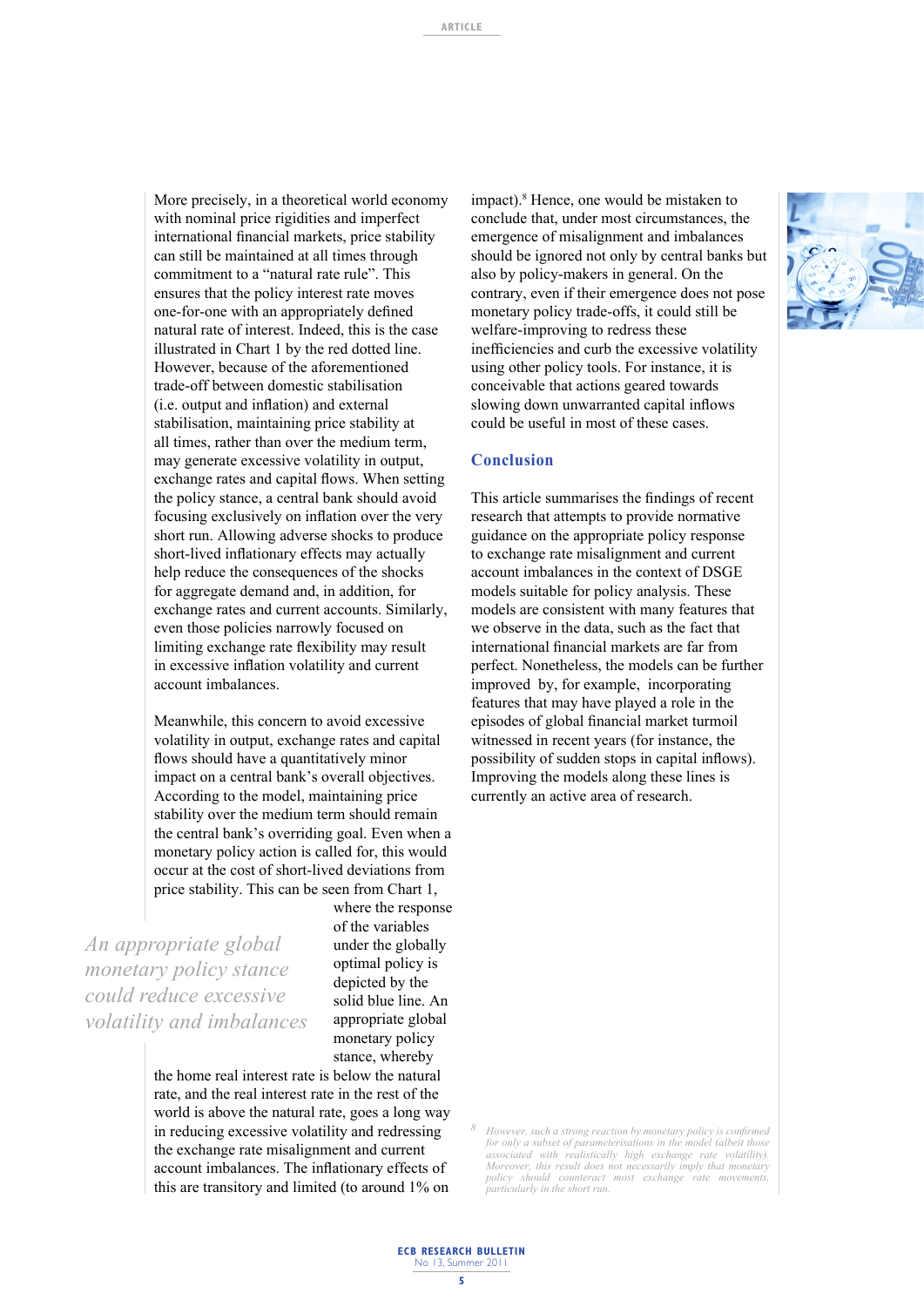



# **Chart 1 Impulse responses to a news shock related to productivity in the domestic country**

**ECB RESEARCH BULLETIN** No 13, Summer 2011 **6**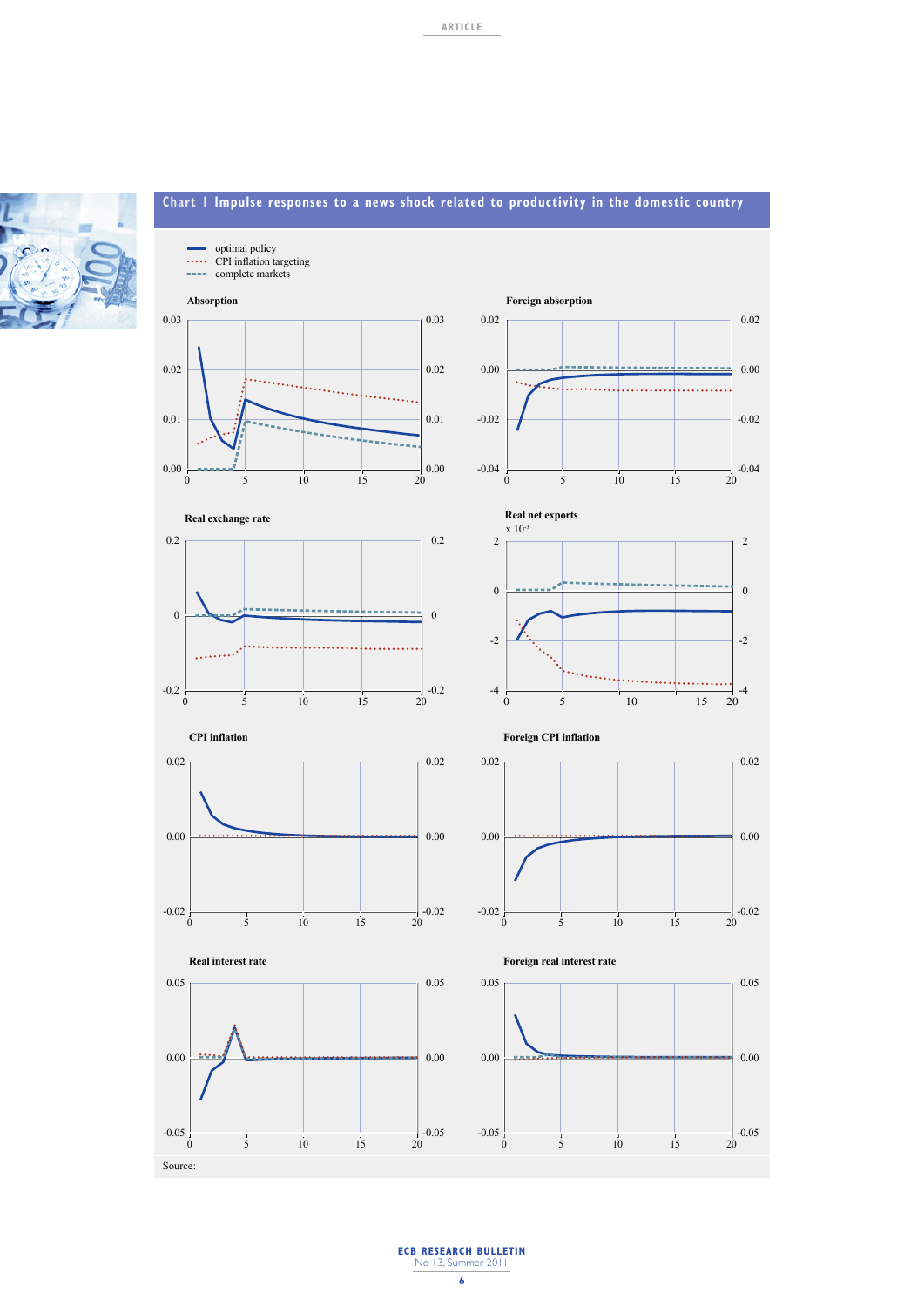#### **REFERENCES**

**Benigno, Gianluca and Pierpaolo Benigno (2003),** "Price Stability in Open Economies," Review of Economic Studies 70, pp. 743-764.

Blanchard and Milesi-Ferretti (2011), "(Why) Should Current Account Balances Be Reduced?," IMF Staff Discussion Note.

**Clarida, R., Galí J. and Gertler, M. (2002),** "A simple framework for international policy analysis." Journal of Monetary Economics 49, 879--904.

**Corsetti, Giancarlo and Paolo Pesenti (2005),** "International Dimensions of Optimal Monetary Policy", Journal of Monetary Economics 52, pp. 281-305.

**Corsetti Giancarlo, Luca Dedola and Sylvain Leduc (2011),** "Optimal Policy in Open Economies," in Handbook of Monetary Economics, Volume 3B, edited by B. Friedman and M. Woodford.

**Corsetti Giancarlo, Luca Dedola and Sylvain Leduc (2010),** "Demand Imbalances, Exchange Rate Misalignments and Monetary Policy," paper presented at the International Research Forum on Monetary Policy, Washington DC, March 2010.

**Engel, Charles (2009),**"Currency Misalignments and Optimal Monetary Policy: A Reexamination", NBER Working Paper No.14829.

**Obstfeld, Maurice, and Kenneth Rogoff (2002),** "Global implications of self-oriented national monetary rules," Quarterly Journal of Economics 117, 503-536.

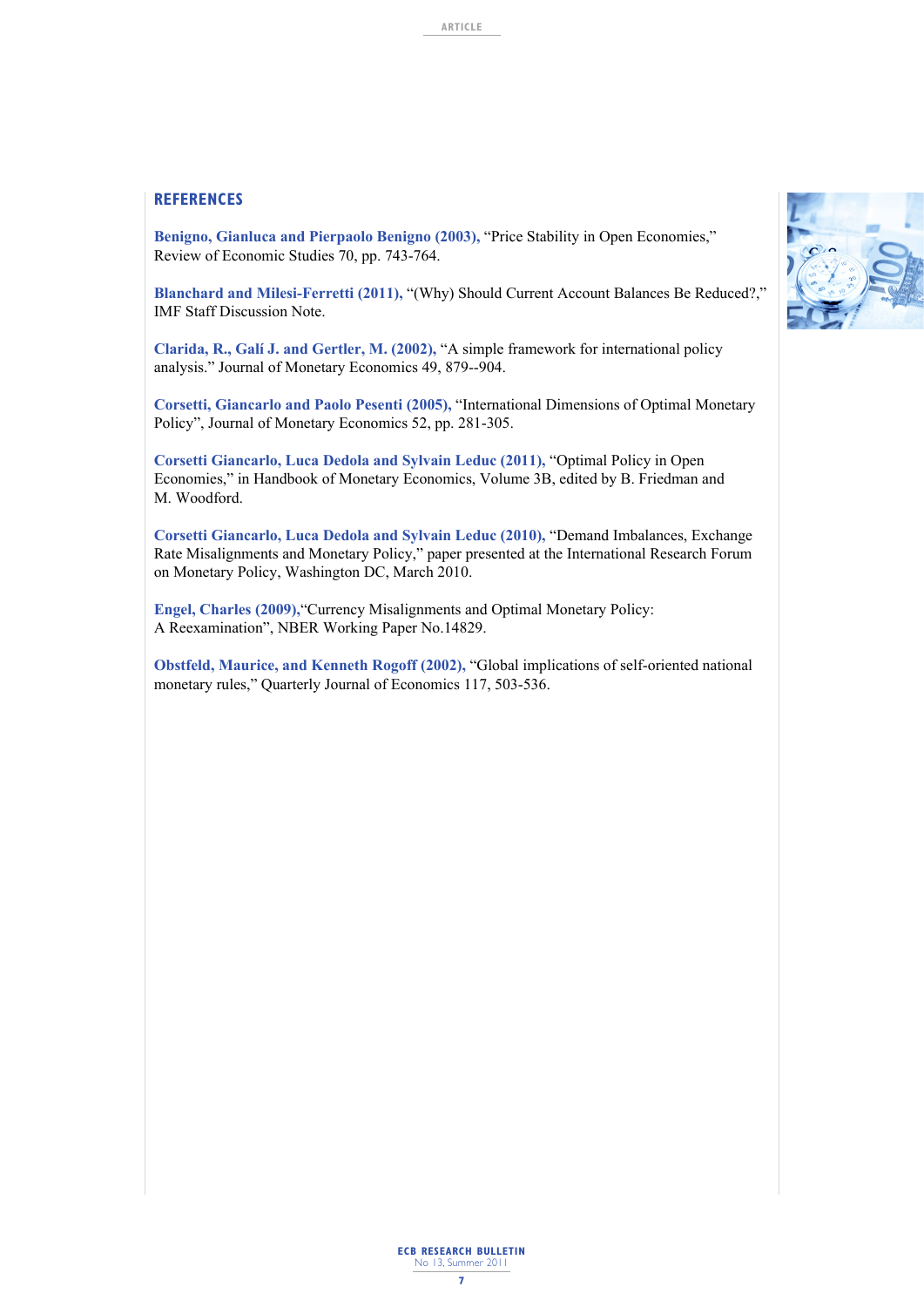# **TECHNOLOGY, HOURS AND FACTOR SUBSTITUTION**

#### *By Peter McAdam*

The reaction of hours worked to technology shocks represents a key distinction between real business cycle (RBC) and New Keynesian (NK) explanations of the business cycle. This article summarises recent research that demonstrates that, with a more general production and technology framework than commonly assumed, both models can generate technology-hours correlations of either sign. The impact of technology on hours can thus hardly be taken as evidence in support of any particular business cycle model.

*The mechanism* 

*envisaged does not rest on nominal rigidities but on aspects of the* 

*production process*

According to the standard RBC model, hours worked should rise after a positive productivity shock. However, in an influential paper, Galí (1999), using a structural VAR, found the impact to be negative. This evidence has since been interpreted as favouring the NK sticky-price model.

Nonetheless, the effect of technological change on employment is a long-standing debate. The kind of mechanism envisaged, however, does not rest on the introduction of nominal rigidities

that characterise much of modern macroeconomics. It relies instead on certain aspects of the production process, such as the degree to which different factors substitute or complement one another, and the extent to which technological change is non-neutral. Recent research<sup>1</sup>

shows that this more general approach gives us a better understanding of how technology shocks and production complementarities work and how best to incorporate them into business cycle models.

Modern business cycle models, though, have generally abstracted from these aspects. They tend to impose an aggregate Cobb-Douglas production function which is characterised by a unitary elasticity of factor substitution. This is unfortunate, since this form of production is routinely rejected by the (aggregate and non-aggregate) data and is uninformative regarding possible biases in technological change. The choice may be considered especially surprising given the avowed interest of the literature in analysing the cyclical importance of "technology" shocks. By contrast, the constant elasticity of substitution (CES) production function is more general – it nests Cobb-Douglas and Leontief (zero elasticity) forms – and also admits technological improvements to both capital and labour over time, as opposed to just labour or completely neutral technological change (Harrod and Hicks forms, respectively).

When investigating the ramifications of non-unitary substitution elasticity and factor-augmenting technology shocks one necessarily faces the issue of *normalization* (de La Grandville (1989), Klump and de La Grandville (2000), León-Ledesma et al (2010)). This is an aspect that is not yet widely known in business cycle modelling. Normalisation implies representing production and technology

in consistent indexed number form. Without it, productionfunction parameters can be shown to have no economic interpretation since, rather than being deep, they are dependent on the normalisation point and the elasticity of substitution. This significantly undermines

estimation and, as is especially important here, comparative static exercises.

Charts 1 and 2 depict the dynamic responses of selected variables (consumption, investment, hours worked, wages, rental rate of capital, labour-to-output share<sup>2</sup>) to a persistent one percentage point increase in the amount of capital and labour-augmenting technological progress in the RBC model for a standard calibration with the elasticity of substitution,  $\sigma$ , varied over 0.4, 1, and 1.4. If the substitution elasticity is less than one, factors of production are said to be gross complements (otherwise, they are said to be gross substitutes).

Positive technology shocks naturally stimulate output, consumption and investment. It can further be shown that movements in factor income shares (excluding Cobb-Douglas, in which the shares are constant) are symmetrical and "favour" one factor or the other, depending

*See Cantore et al. (2010). 1*  <sup>2</sup> The capital income share is, by definition, the mirror image of the labour share.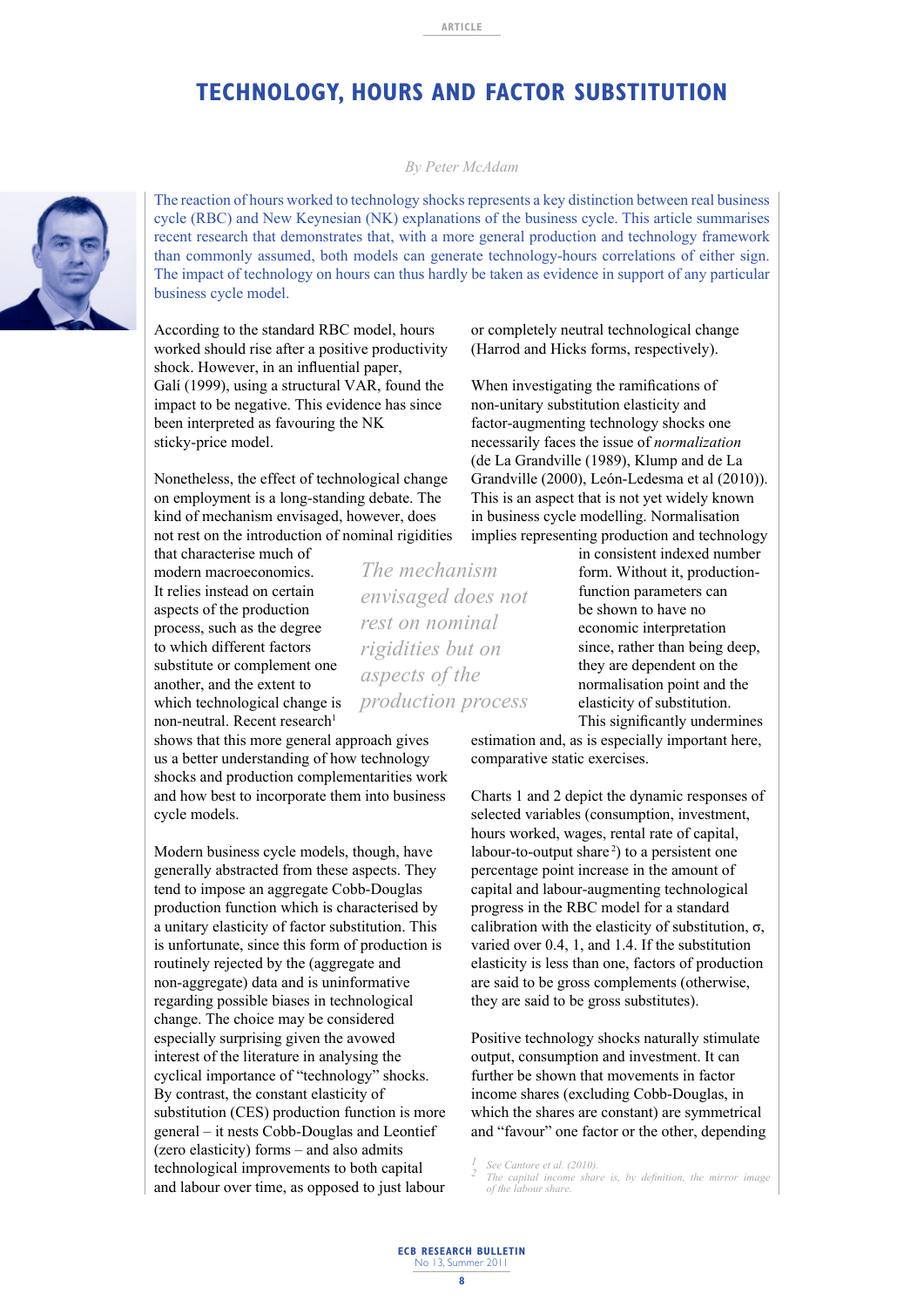

## **ECB RESEARCH BULLETIN** No 13, Summer 2011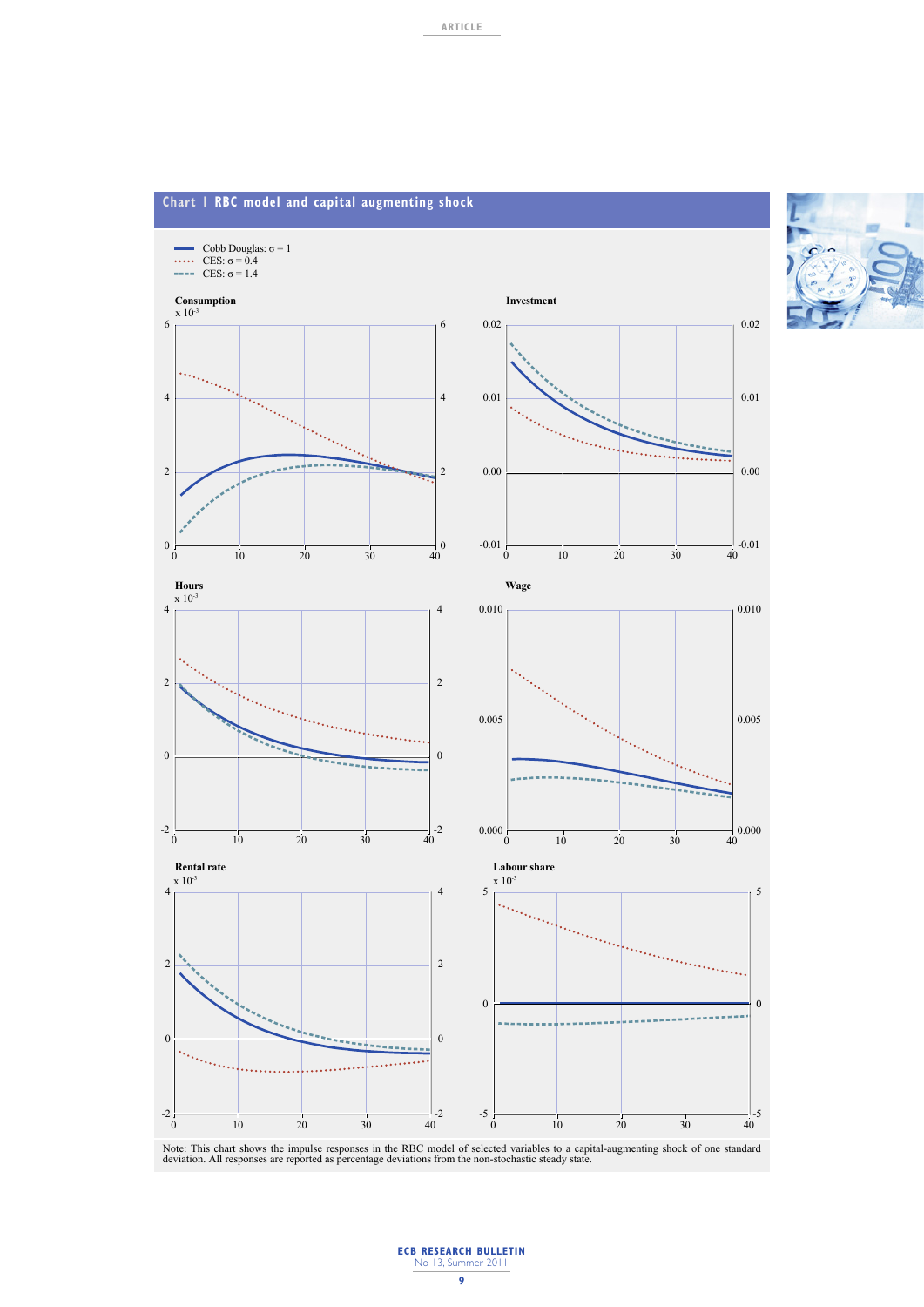



Note: This chart shows the impulse responses in the RBC model of selected variables to a labour-augmenting shock of one standard<br>deviation. All responses are reported as percentage deviations from the non-stochastic steady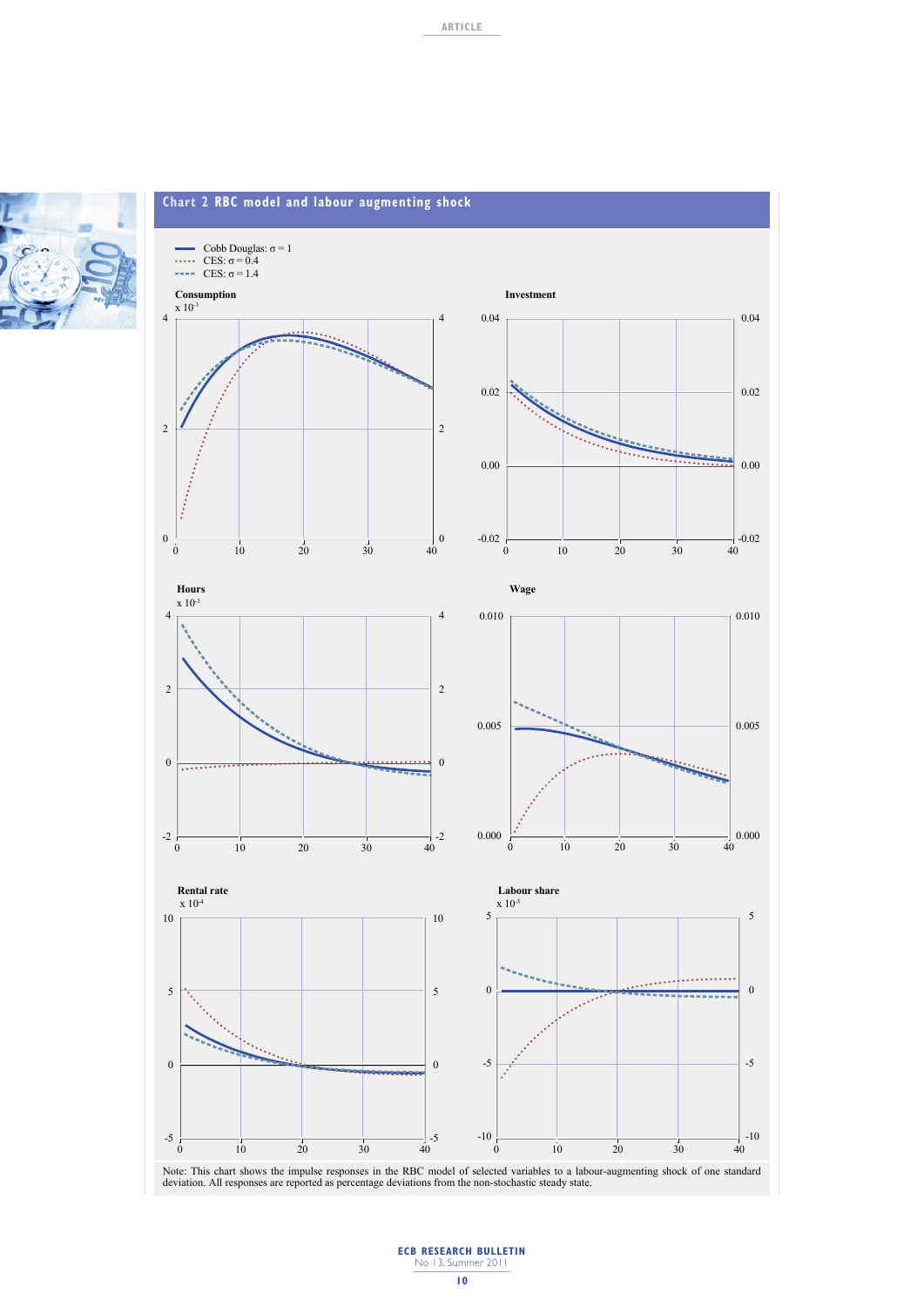| Technology-hours sign by model response                     |                                  |                    |  |
|-------------------------------------------------------------|----------------------------------|--------------------|--|
| <b>Initial effect on hours</b><br>worked from               | Model<br><b>RBC</b><br><b>NK</b> |                    |  |
| capital-augmenting<br>technology shock<br>labour-augmenting | >0                               | can be either sign |  |
| technology shock                                            | can be either sign               | <()                |  |

on the source of the technological improvement and on whether the factors are gross complements or gross substitutes. However, focusing on hours worked, we see (as expected) that hours rise following both types of technological improvement. However, for a substitution elasticity value of 0.4, a labouraugmenting shock produces a negative hours response. The effect is small, but this simply reflects the particular core calibration.

The table above, moreover, shows outcomes when the exercise is applied across both models. We have just seen how the RBC model can produce ambiguous technology-hours signs (depending on the substitution elasticity value) if the technology shock is labour-augmenting.

For the NK model however, the labouraugmenting shocks turn out to have the familiar negative impact, whilst the capital-augmenting shock can produce technology-hours correlations of either sign.

*The impact of technology shocks on hours worked can hardly be taken as evidence in support of any particular business cycle model*

These charts and the table merely give a taste of the results. However, the analysis in Cantore et al. (2010) suggests that a more general

analysis is possible. They develop analytical expressions which establish the threshold between positive and negative contemporaneous correlations for both models. These depend on the factor source of the shock, the elasticity of substitution, the capital income share, and the marginal propensity to consume. Cantore et al. (2010) are also able to demonstrate that these conditions can be re-expressed in terms of labour demand and supply schedules.

#### **Conclusions**

The research highlighted here re-examined the impact of technology shocks on hours worked in business cycle models. The usual interpretation is that, in an RBC model, hours increase after a positive technology shock, but that, in an NK model, they initially fall. This difference has been taken as a means of empirically discriminating between different theories of business cycle fluctuations and remains a major controversy in macroeconomics.

The research introduced CES supply with factor-augmenting technology improvements and differing substitution possibilities into

otherwise standard models. It was shown that both RBC and NK models can yield hours responses of either sign. The impact of technology shocks on hours worked can thus hardly be taken as evidence in support of any particular business

cycle model. This is not to say that empirical evidence *cannot* discriminate between models; only that concentrating on the hours response may lead to ambiguous or inconclusive results.

#### **REFERENCES**

**Cantore, C., León-Ledesma, M.A., McAdam, P. and Willman, A. (2010)**, "Shocking stuff: technology, hours, and factor substitution", *Working Paper Series*, No 1278, ECB.

**De La Grandville, O. (1989),** "In Quest of the Slutzky Diamond", *American Economic Review,*  Vol. 79 (3), pp. 468-481.

**Galí, J. (1999),** "Technology, Employment, and the Business Cycle: Do Technology Shocks Explain Aggregate Fluctuations?", *American Economic Review*, Vol. 89(1), pp. 249-271.

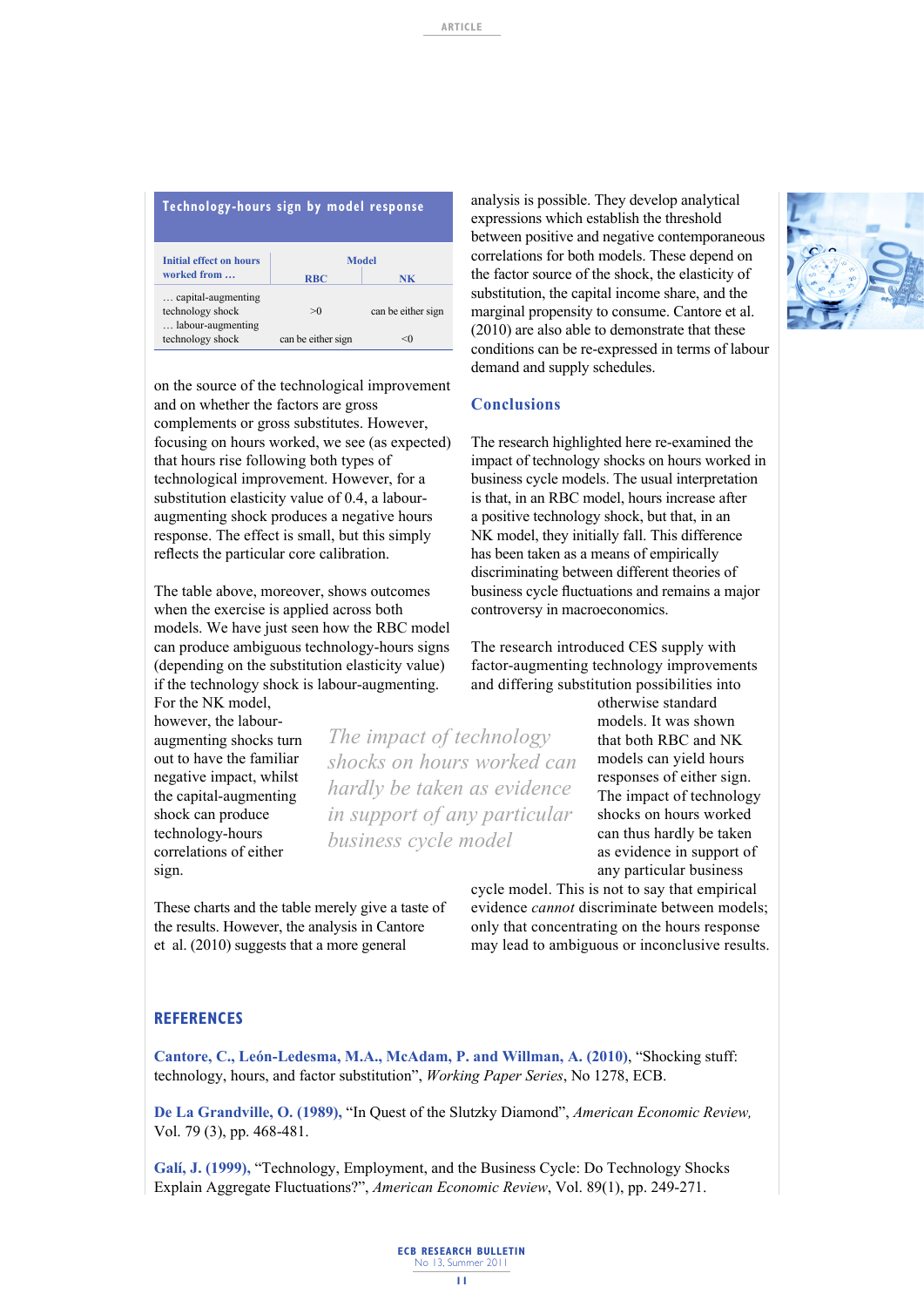

**Klump, R. and de La Grandville, O. (2000),** "Economic Growth and the Elasticity of Substitution: Two Theorems and Some Suggestions", *American Economic Review*, Vol. 90(1), pp. 282-291.

**Klump, R., McAdam, P. and Willman, A. (2007),** "Factor Substitution and Factor-Augmenting Technical Progress in the United States: A Normalized Supply-Side System Approach", *Review of Economics and Statistics,* Vol. 89(1), pp. 183-192.

**León-Ledesma, M., McAdam, P. and Willman, A. (2010),** "Identifying the Elasticity of Substitution with Biased Technical Change", *American Economic Review,* Vol. 100(4), pp. 1330-1357.

#### **Box 1**

#### **THE ADVISORY SCIENTIFIC COMMITTEE OF THE EUROPEAN SYSTEMIC RISK BOARD**

The European Systemic Risk Board (ESRB) – the new macro-prudential oversight body of the European Union which started operating in January this year – has now been enriched by the establishment of an Advisory Scientific Committee (ASC). As one of the ESRB's two main sub-structures, the ASC is expected to ensure that the Board benefits from independent advice on the latest research on systemic risk and macro-prudential policy.

The ASC has two main areas of work, one analytical and the other consultative. Its analytical tasks include (i) improving analytical methodologies to detect risks and to assess their potential impact and (ii) designing and calibrating effective macro-prudential policy tools, including improving existing tools or models and proposing new and/or complementary analytical tools and models. Its consultative tasks include performing an open, independent and analytical review of macro-prudential strategies and operational frameworks in order to contribute to an ESRB policy framework that remains "state-of-the-art" on a continuous basis. In addition, the ASC may suggest and contribute to special analytical studies designed to support the macro-prudential objectives and tasks of the ESRB.

Following an open call for expressions of interest, the ESRB has appointed 15 members of the ASC. Its first Chairperson is Professor Martin Hellwig, Director of the Max Planck Institute for Research on Collective Goods in Bonn (Germany), and its first two Vice-Chairpersons are Professor Jean-Charles Rochet (University of Zurich) and Professor André Sapir (Free University of Brussels). Further information about the ASC and its members can be found on the ESRB website (http://www.esrb.europa.eu). The ASC's first meeting is scheduled for 21 June 2011.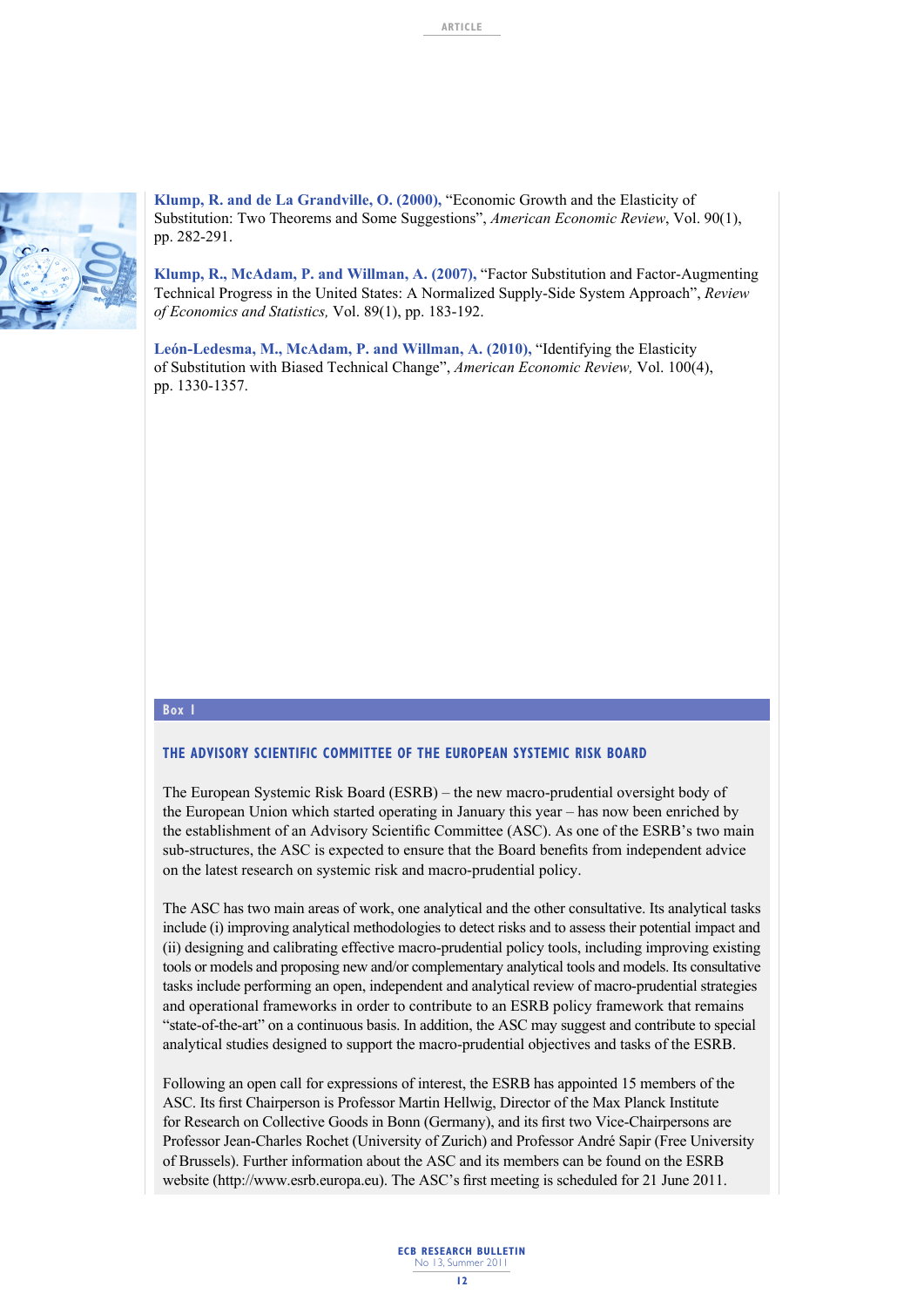#### **Box 2**

## **MONETARY AND FISCAL POLICY CHALLENGES IN TIMES OF FINANCIAL STRESS**

On 2 and 3 December 2010, the ECB's Directorates General Economics and Research hosted a conference entitled "Monetary and fiscal policy challenges in times of financial stress".

At the conference, academics and economists from policy institutions discussed the challenges to monetary policy and fiscal policy during and in the aftermath of the recent financial crisis.



José Manuel González-Páramo

Christopher A. Sims (Princeton University) argued that European Monetary Union (EMU) was at a fork in the road. Sims outlined two possible scenarios for the future of EMU: one with sovereign default and one without sovereign default. He observed that designing EMU as a currency area in which sovereign default never occurs has important advantages.

Karel Mertens (Cornell University) analysed the effects of expansionary fiscal policy when interest rates are at or near zero. Challenging mainstream wisdom, he argued that, at the zero lower bound, expansionary fiscal policy may be less and not more effective than usual.

Huw Pill (ECB) presented a joint paper with Alain Durré (ECB). Pill discussed non-standard central bank measures, distinguishing between pure liquidity measures and credit measures (with quasi-fiscal implications). He argued that, while credit measures may be necessary in the face of exceptional circumstances, credit measures may entail longer-term risks to price stability, unless limited in scope, magnitude and duration.

Eric Leeper (Indiana University) presented a model with a rich specification of fiscal policy, including the possibility of sovereign default. He showed that otherwise routine monetary and fiscal actions can have unusual effects when the economy is near its "fiscal limit", defined as the level of public debt at which sovereign default occurs.

Marco del Negro (Federal Reserve Bank of New York) presented a paper that adds a financial friction into the standard New Keynesian business cycle model. The model is used to quantify the effects of the recent non-standard central bank measures in the United States. Del Negro's analysis suggests that those measures had large positive effects on output.

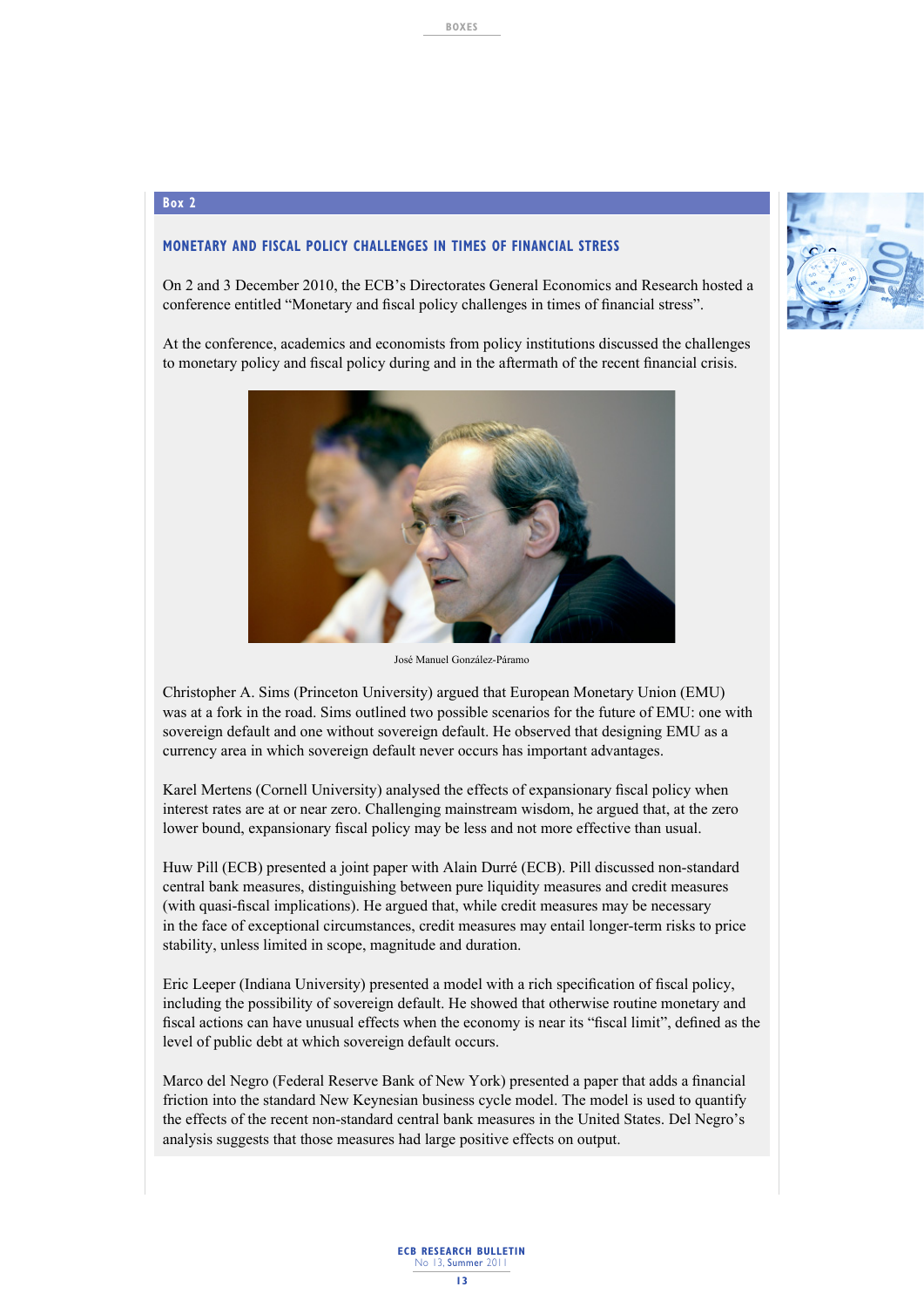

Giovanni Lombardo (ECB) presented a joint paper with Luca Dedola (ECB). Lombardo showed that international trade in assets in an environment with a financial friction can markedly strengthen the cross-border transmission of economic shocks.

Harald Uhlig (University of Chicago) analysed a rich model aimed at quantifying the fiscal multipliers associated with the American Recovery and Reinvestment Act of 2009. While reporting modestly positive short-run multipliers, Uhlig emphasised sizeable negative long-run multipliers.

Klaus Adam (University of Mannheim) discussed the normative implications of the recent buildup of public debt in many countries. In the context of a model of optimal monetary and fiscal policy, Adam argued that it is optimal to reduce public debt in the wake of an adverse disturbance.

The conference concluded with two special sessions focused on policy. In the first session, Jan in't Veld (European Commission) and Mathias Trabandt (ECB) presented fiscal aspects of the policy models used by the Commission and the ECB, respectively. In the second session, Frank Smets (ECB) chaired a panel consisting of Leeper, Sims, Perotti (Bocconi University), and Uhlig. The panellists and speakers from the floor discussed the implications of the financial crisis for macroeconomic research and for the design of policy institutions in the euro area.

The papers, presentations, and discussions can be downloaded from the ECB's website at http://www.ecb.europa.eu/events/conferences/html/ecb\_mopo\_fipo.en.html

#### **Box 3**

#### **EXTERNAL EVALUATION OF THE ACTIVITIES OF THE ECB'S DIRECTORATE GENERAL RESEARCH**

On 10 March 2011 the ECB published a report evaluating the performance of its Directorate General Research (DG/R). The evaluation was commissioned by the Executive Board of the ECB and conducted by four independent external experts: Charles Freedman, Philip Lane, Rafael Repullo and Klaus Schmidt-Hebbel. The overall findings of the evaluation are positive.

The evaluation focused on DG/R's performance in respect of its two main strategic objectives: establishing intellectual leadership within the global central banking research community; and strengthening DG/R's role as a valued source of research-based policy advice within the ECB, the Eurosystem and the European System of Central Banks (ESCB).

In its conclusion, the report states that its overall assessment is "very positive" and that "DG Research has made substantial progress since 2004 in meeting its aim of achieving 'intellectual leadership within the world-wide central bank-related research community', both directly in terms of its own publication output and indirectly via its support for such research in the academic community. There is a critical mass of productive researchers building significant track records of publications on central banking topics and attracting significant numbers of citations in the wider research literature. Moreover, DG Research has contributed significantly as a 'valued source of research-based policy advice within the ECB, Eurosystem, and European System of Central Banks (ESCB)', especially in terms of the development of analytical tools for forecasting and policy simulation and the leadership and coordination of monetary and financial research within the Eurosystem and ESCB."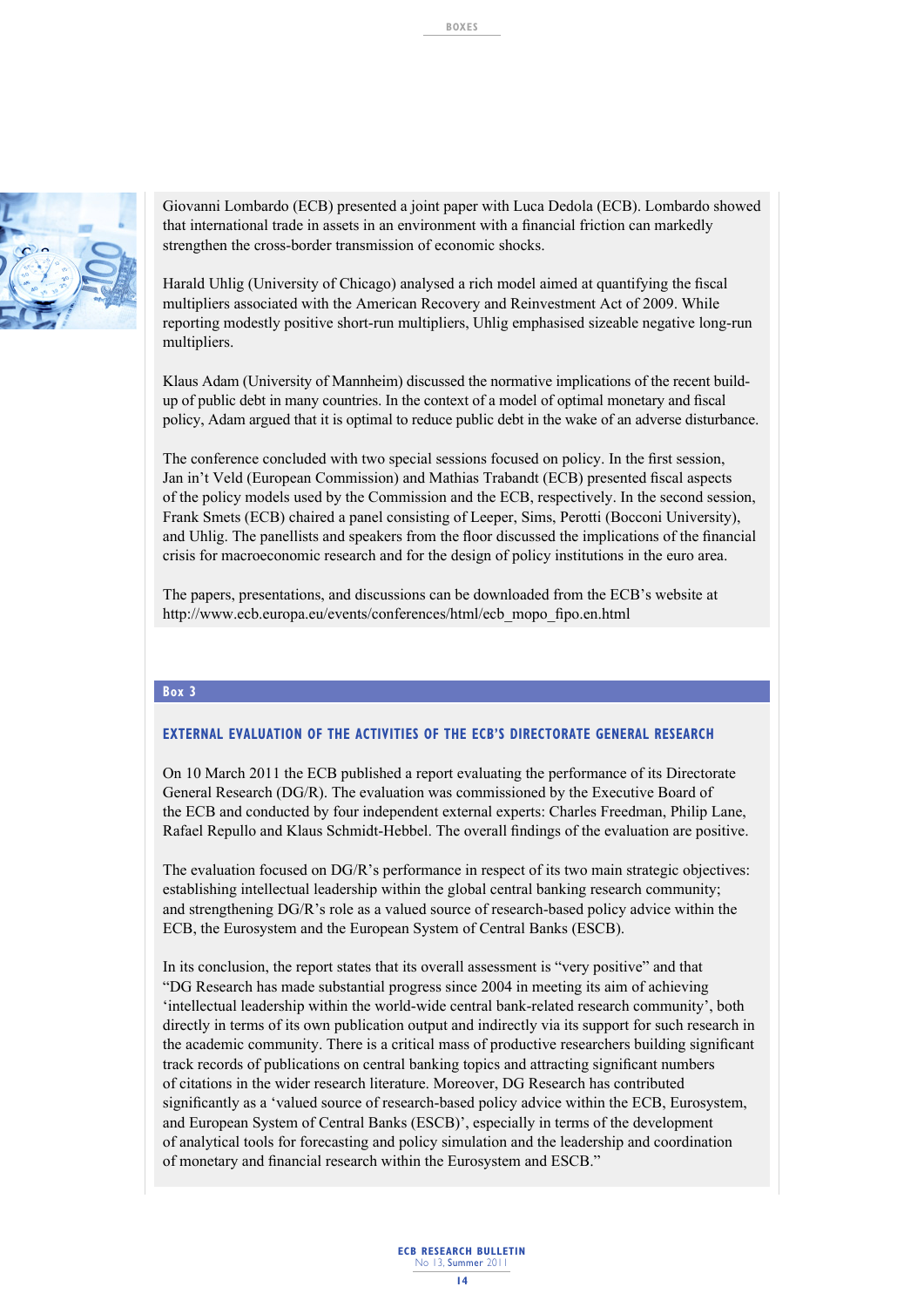The report also contains a number of recommendations, which are currently under consideration. These relate in particular to the question of how to foster an increase in the level of research output and strengthen cooperation within the ECB in the area of research.

The report is available on the ECB's website at http://www.ecb.europa.eu/press/pr/date/2011/ html/pr110310.en.html.

#### **Box 4**

#### **RESEARCH VISITOR PROGRAMME IN THE ECB'S DIRECTORATE GENERAL RESEARCH**

Maintaining a high level of interaction with the academic community is an important function of the Directorate General Research (DG/R) and helps to strengthen its research on topics of relevance to the work of the ECB. In practice, this interaction is achieved in two ways. On the one hand, DG/R economists actively participate in external conferences organised by universities and research institutes and frequently work with academic economists on joint projects. On the other hand, the bank provides opportunities for academic economists to visit the ECB to interact with the bank's researchers and policy-makers. In the past, these visits have taken various forms. For example, external researchers are invited to present their research findings at regular seminars and conferences organised by the ECB or they are invited to visit the bank for short periods to assist ECB staff with their research projects. In addition, since the early days of the ECB, the Wim Duisenberg Research Fellowship Programme has provided opportunities for longer stays at the ECB (for periods of up to one year).

The Research Visitor Programme is the latest initiative taken by DG/R to promote interaction with the academic community. Under this programme, economists from universities or research institutes can visit the ECB on a regular basis, typically once a month for periods of one to two days. The regular visitors attend internal seminars at the bank, provide comments and guidance to ECB economists on their research projects and provide advice to the management of DG/R regarding the bank's research programme.

Opportunities to participate in the programme are advertised from time to time on the ECB's website and visitors are selected from the applicants by a selection committee comprising representatives of DG/R and other ECB business areas.

Six economists currently participate in the programme and visit the ECB regularly. They are Giancarlo Corsetti (University of Cambridge), Jordi Galí (CREI, Barcelona), Philippe Weil (OFCE, Paris), Bruno Biais (University of Toulouse), Roman Inderst and Thomas Laubach (both from the Goethe University Frankfurt).